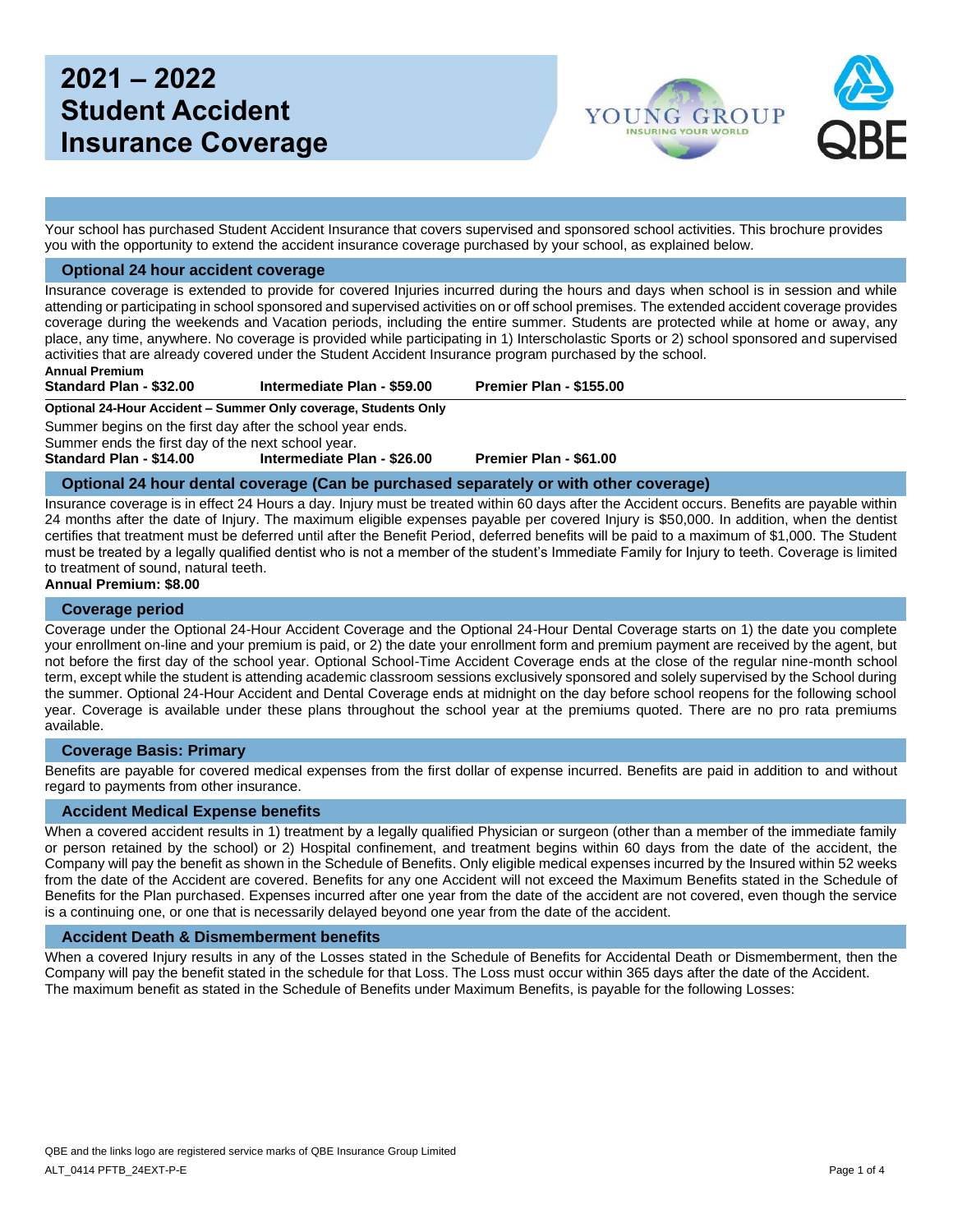1) Life; 2) Both Hands or Both Feet or Sight of Both Eyes; 3) One Hand and One Foot; 4) One Hand and Entire Sight of One Eye; 5) One Foot and Entire Sight of One Eye. Half of the maximum benefit will be paid for the Loss of one Hand, one Foot, the Sight of one eye or the loss of Thumb and Index Finger of the Same Hand. Loss of Hand or Foot means the complete Severance through or above the wrist or ankle joint. Loss of Sight means the total, permanent Loss of Sight in One Eye. Loss of Sight must be irrecoverable by natural, surgical or artificial means. Loss of Thumb and Index Finger of the Same Hand means complete Severance through or above the metacarpophalangeal joints of the same hand (the joints between the fingers and the hand). Severance means the complete separation and dismemberment of the part from the body.

If the Insured suffers more than one of the above covered losses as a result of the same Accident, the total amount the Company will pay is the maximum benefit. Benefits are paid in addition to any other benefits provided by the Policy.

#### **Definitions**

A **Covered Accident** means a sudden, unforeseeable, external event that results, directly and independently of all other causes, in an injury or loss. The Accident must occur while the Policy is in force and while the Insured is covered under the Policy. **Usual and Customary** means the average amount charged by most providers for treatment, service or supplies in the geographic area where the treatment, service or supply is provided. Such services and supplies must be recommended and approved by a Physician.

#### **Exclusions**

Benefits will not be paid for injuries caused by: 1) suicide, intentionally self-inflicted injury, or any attempt thereat while sane or insane; 2) treatment of hernia of any kind; 3) travel in or on any on-road or off-road vehicle that does not require motor vehicle licensing; 4) commission or attempt to commit a felony or an assault, or commission of or active participation in a riot or insurrection; 5) declared or undeclared war or act of war; 6) services or treatment provided by persons who do not normally charge for services, unless there is a legal obligation to pay; 7) flight in, boarding or alighting from an aircraft except as a fare-paying passenger on a regularly scheduled commercial or charter airline; 8) bungee-cord jumping, parachuting, skydiving, parasailing or hang-gliding; 9) an accident if the insured is the operator of a motor vehicle and does not possess a valid motor vehicle operator's license, unless the insured holds a valid learner's permit and the insured is receiving instruction from a driver's education instructor; 10) services or treatment rendered by any person who is employed or retained by the policyholder or living in the insured's household: a parent, sibling, spouse or child either of the insured or the insured's spouse or the insured; 11) cosmetic surgery, except for reconstruction surgery needed as the result of a covered injury; 12) injuries compensable under workers' compensation law or any similar law; 13) sickness, disease, bodily or mental illness, bacterial or viral infection or medical or surgical treatment thereof, except for any bacterial infection resulting from an accidental external cut or wound, or accidental ingestion of contaminated food; 14) the insured being legally intoxicated as determined according to the laws of the jurisdiction in which the covered accident occurred or voluntary ingestion of any narcotic, drug, poison, gas or fumes, unless prescribed or taken under the direction of a physician and taken in accordance with the prescribed dosage; 15) any hospital stay or days of a hospital stay that are not appropriate treatment for the condition and locality; 16) treatment of injury resulting from a condition that the insured knew existed on the date of a covered accident, unless the company has received a written medical release from his physician; 17) injury sustained as a result of practice or play in any Interscholastic Sports or injuries covered under the Student Accident Insurance program purchased by the school.

#### **Retain this description for your records**

IMPORTANT NOTICE – THIS POLICY DOES NOT PROVIDE COVERAGE FOR SICKNESS. This information is a brief description of the important features of this insurance plan. It is not a contract. Terms and conditions of coverage are set forth on policy form series BAM-03- 1000.00, or applicable state versions, underwritten by QBE Insurance Corporation. This Blanket Accident Medical Insurance Policy is subject to the laws of the jurisdiction in which it is issued. Additional exclusions and limitation may apply. You may review a copy of the policy upon request.

#### **How to file a claim**

In the event of an Accident, students should notify school immediately. To file a claim, obtain a claim form from the school, attach bill(s) to the completed claim form and mail to the address indicated on the form.

Call the Claim Administrator below with any claims questions.

**Claims for benefits must be filed within 90 days from the date of the accident, or as soon as reasonably possible.** 

The Young Group, Inc. P.O. Box 91386 Raleigh, NC 27675

Toll Free: **888.574.6288**

#### **Program Manager: Claim Administrator:**

Health Special Risk, Inc. 4100 Medical Parkway Carrollton, TX 75007

Toll Free: **866.409.5734**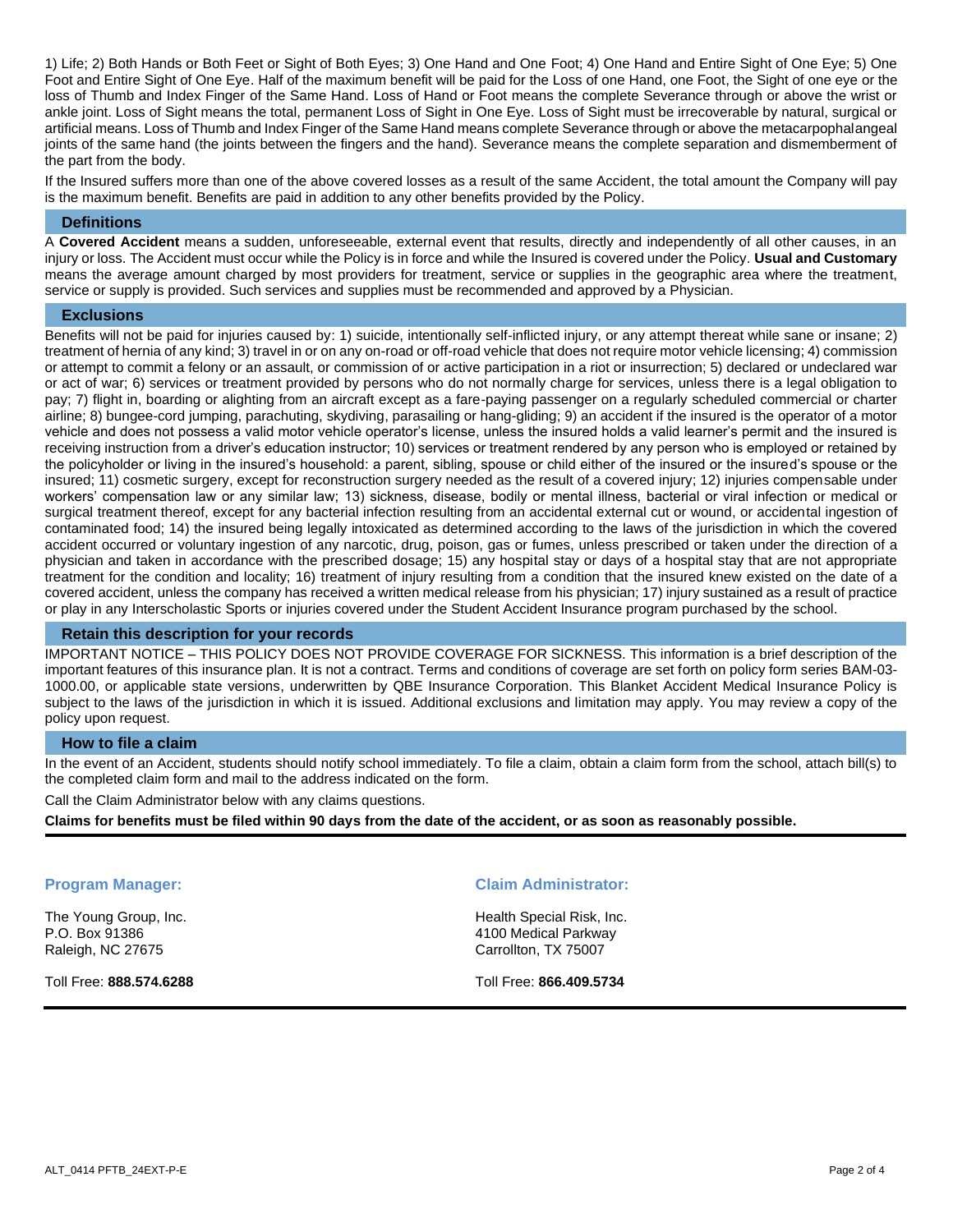## **Schedule of Benefits**

Coverage for Injuries due to Accidents only

| <b>Maximum Benefits:</b><br><b>Standard Plan</b><br><b>Intermediate Plan</b>                                      | <b>Premier Plan</b>                                        |
|-------------------------------------------------------------------------------------------------------------------|------------------------------------------------------------|
| \$25,000<br>\$25,000<br><b>School-Time Option</b>                                                                 | \$25,000                                                   |
| \$25,000<br>\$25,000<br><b>24-Hour Option</b>                                                                     | \$25,000                                                   |
| <b>Football Option</b><br>\$25,000<br>\$25,000                                                                    | \$25,000                                                   |
| Accidental Death Benefit / Double Dismemberment<br>\$10,000 / \$15,000<br>\$10,000 / \$15,000                     | \$10,000 / \$15,000                                        |
| $\frac{1}{5,000}$<br>\$5,000<br>Single Dismemberment                                                              | \$5,000                                                    |
| Loss Period for Medical Benefits<br>Treatment must begin within 60 days from the date of Injury                   |                                                            |
| Benefit Period for Medical and AD&D Benefits<br>1 Year<br>1 Year                                                  | 1 Year                                                     |
| <b>Accident Medical Coverage Basis</b><br>Primary<br>Primary                                                      | Primary                                                    |
| <b>Covered Expenses:</b>                                                                                          |                                                            |
| <b>Hospital/Facility Services - Inpatient</b>                                                                     |                                                            |
| Hospital Room and Board (Semi-Private Room Rate)<br>\$150 Max per day<br>\$200 Max per day                        | 80% U&C*                                                   |
| <b>Inpatient Hospital Miscellaneous</b><br>\$500 Max per day<br>\$1,000 Max per day                               | 80% U&C*                                                   |
| 75% U&C*<br>Registered Nurses' Services<br>80% U&C*                                                               | 80% U&C*                                                   |
| \$30 first visit / \$25<br>\$50 first visit / \$30<br>Physician's Visits (One visit/day max; only applies to non- |                                                            |
| surgical visits)<br>each subsequent visit<br>each subsequent visit                                                | 80% U&C*                                                   |
| <b>Hospital/Facility Services - Outpatient</b>                                                                    |                                                            |
| <b>Outpatient Hospital Miscellaneous</b>                                                                          | 80% U&C* / \$5,000                                         |
| (Except physician services and x-rays paid as below)<br>\$750 Maximum<br>\$1,000 Maximum                          | Maximum                                                    |
| \$150 Maximum<br>\$250 Maximum<br><b>Hospital Emergency Treatment</b>                                             | 80% U&C*                                                   |
| <b>Physician's Services</b>                                                                                       |                                                            |
|                                                                                                                   | 80% U&C* / \$5,000                                         |
| <b>Surgical Fees</b><br>\$750 Maximum<br>\$1,000 Maximum                                                          | Maximum                                                    |
| Assistant Surgeon &/or Anesthesiologist<br>25% of Surgical<br>20% of Surgical                                     | 80% U&C*                                                   |
| <b>Benefits</b><br><b>Benefits</b>                                                                                |                                                            |
| Consultant<br>\$200 Maximum<br>\$400 Maximum                                                                      | 80% U&C*                                                   |
| Physician's Visits (One visit/day max; only applies to non-<br>\$30 first visit / \$25<br>\$50 first visit / \$30 | 80% U&C* / \$50 per                                        |
| surgical visits; excludes physical therapy)<br>each subsequent visit<br>subsequent visit                          | day maximum                                                |
| Physician's Outpatient Treatment in connection with<br>\$30 first visit / \$20<br>\$40 first visit /              | 80% U&C* / \$50 per                                        |
| Physical Therapy (One visit/day max)<br>each subsequent visit /<br>\$30 each subsequent                           | day max /                                                  |
| 5 Visits Max.<br>visit / 5 Visits Max.                                                                            | 15 Visits Max.                                             |
| <b>Other Services</b>                                                                                             |                                                            |
| \$50 Maximum<br>Prescriptions - outpatient<br>\$100Maximum                                                        | 80% U&C*                                                   |
| X-rays, including interpretation - outpatient<br>\$200 Maximum<br>\$400 Maximum                                   | 80% U&C*                                                   |
| Diagnostic Imaging (MRI, CAT Scan, etc)                                                                           | 80% U&C* / \$1,200                                         |
| including interpretation - outpatient<br>\$200 Maximum<br>\$400 Maximum                                           | Maximum                                                    |
| Laboratory                                                                                                        | 80% U&C* / \$600                                           |
| \$50 Maximum<br>\$150 Maximum                                                                                     | Maximum                                                    |
| \$500 Max.<br>Ambulance<br>\$200 Max.                                                                             | 80% U&C*                                                   |
| <b>Durable Medical Equipment</b>                                                                                  |                                                            |
| (including Orthopedic Braces & Appliances)<br>\$75 Maximum<br>\$100 Maximum                                       | 80% U&C*                                                   |
| Replacement of eyeglasses, hearing aids, contact lenses                                                           |                                                            |
| if medical treatment is also received for the covered injury<br>100% U&C*<br>100% U&C*                            | 100% U&C*                                                  |
| Dental Treatment to sound, natural teeth due to covered injury<br>\$100/tooth<br>\$300/tooth                      | 80% U&C*                                                   |
| * U&C means Usual & Customary expense                                                                             |                                                            |
| <b>Coverage Selected:</b><br>(Keep for your records)                                                              |                                                            |
| <b>Standard Plan</b><br>24-Hour Accident \$32.00                                                                  | 24-Hour Summer Only \$14.00                                |
| <b>Intermediate Plan</b><br>24-Hour Accident \$59.00                                                              |                                                            |
|                                                                                                                   |                                                            |
| <b>Premier Plan</b><br>24-Hour Accident \$155.00                                                                  | 24-Hour Summer Only \$26.00<br>24-Hour Summer Only \$61.00 |